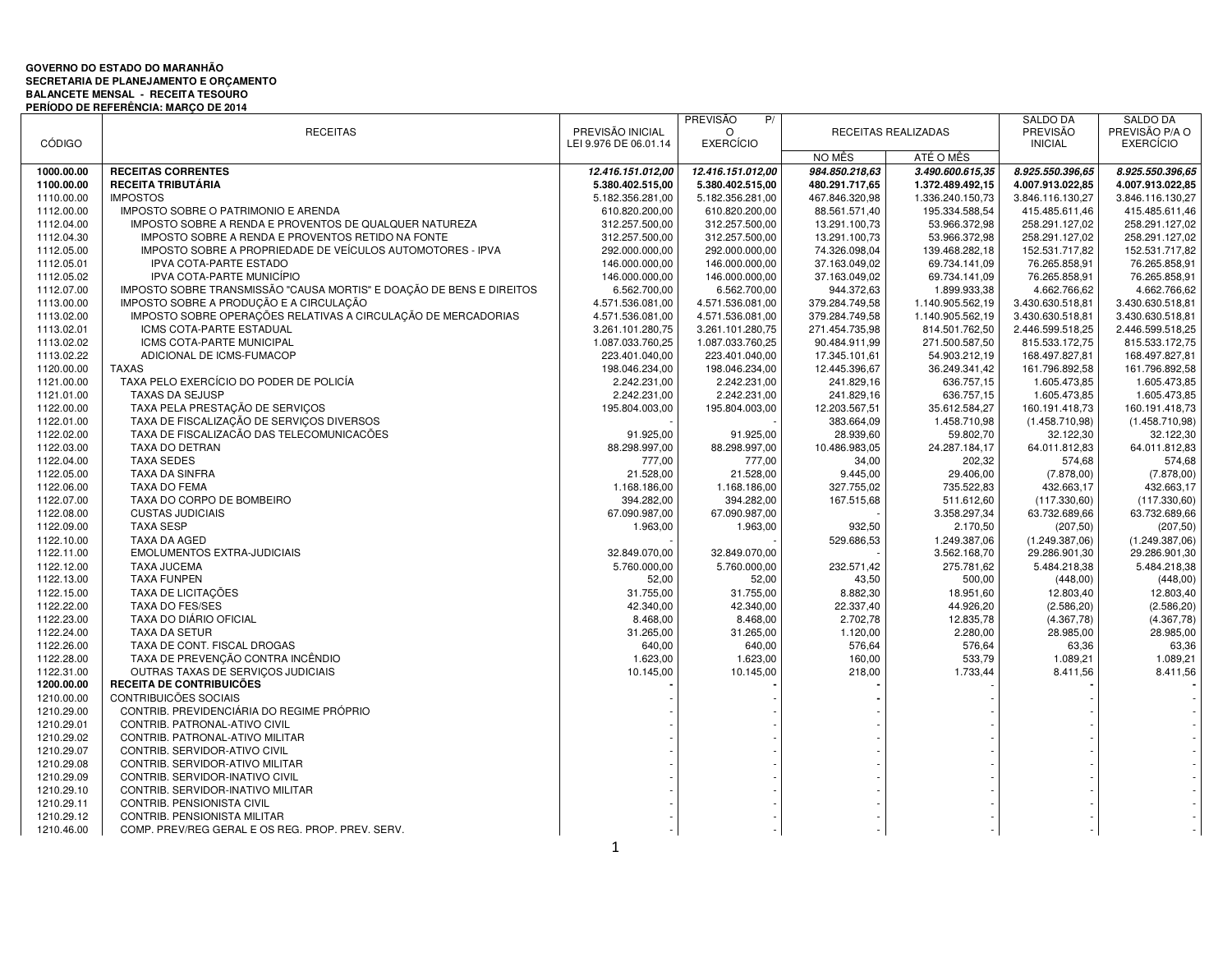| 1220.00.00 | CONTRIBUIÇÕES ECONÔMICAS                                         |                  |                  |                |                  |                  |                  |
|------------|------------------------------------------------------------------|------------------|------------------|----------------|------------------|------------------|------------------|
| 1300.00.00 | <b>RECEITA PATRIMONIAL</b>                                       | 77.149.837,00    | 77.149.837,00    | 17.433.891,57  | 30.620.094,46    | 46.529.742,54    | 46.529.742,54    |
| 1310.00.00 | RECEITAS IMOBILIÁRIAS                                            | 91.546,00        | 91.546,00        | 994,80         | 994,80           | 90.551,20        | 90.551,20        |
| 1320.00.00 | RECEITAS DE VALORES MOBILIÁRIOS                                  | 77.058.291,00    | 77.058.291,00    | 17.432.896,77  | 30.619.099,66    | 46.439.191,34    | 46.439.191,34    |
| 1325.00.00 | REMUNERAÇÃO DE DEPÓSITOS BANCÁRIOS                               | 77.058.291,00    | 77.058.291,00    | 12.432.896,77  | 25.619.099,66    | 51.439.191,34    | 51.439.191,34    |
| 1328.00.00 | OUTRAS RECEITAS DE VALORES MOBILIÁRIOS                           |                  |                  | 5.000.000,00   | 5.000.000,00     | (5.000.000, 00)  | (5.000.000, 00)  |
| 1330.00.00 | RECEITA PATRIMONIAL A CLASSIFICAR                                |                  |                  |                |                  |                  |                  |
| 1340.00.00 | COMPENSACÕES FINANCEIRAS                                         |                  |                  |                |                  |                  |                  |
|            | <b>OUTRAS RECEITAS PATRIMONIAIS</b>                              |                  |                  |                |                  |                  |                  |
| 1390.00.00 |                                                                  |                  |                  |                |                  |                  |                  |
| 1600.00.00 | <b>RECEITA DE SERVIÇOS</b>                                       | 183.813,00       | 183.813,00       | 189.216,50     | 324.110,54       | (140.297,54)     | (140.297, 54)    |
| 1600.01.00 | SERVIÇOS COMERCIAIS                                              | 118.872,00       | 118.872,00       | 189.216,50     | 323.084,50       | (204.212,50)     | (204.212,50)     |
| 1600.02.00 | SERVICOS FINANCEIROS                                             |                  |                  |                |                  |                  |                  |
| 1600.06.00 | SERVIÇOS PORTUÁRIOS                                              |                  |                  |                |                  |                  |                  |
| 1600.12.00 | RECEITAS JUDICIAIS                                               | 57.490,00        | 57.490,00        |                | 1.026,04         | 56.463,96        | 56.463,96        |
| 1600.13.00 | SERVIÇOS ADMINISTRATIVOS                                         | 7.451,00         | 7.451,00         |                |                  | 7.451,00         | 7.451,00         |
| 1600.16.00 | SERVIÇOS EDUCACIONAIS                                            |                  |                  |                |                  |                  |                  |
| 1600.17.00 | SERVIÇOS AGROPECURIOS                                            |                  |                  |                |                  |                  |                  |
| 1600.30.00 | SERVICOS DE TRÂNSITO                                             |                  |                  |                |                  |                  |                  |
| 1600.40.00 | SERVIÇOS AMBIENTAIS                                              |                  |                  |                |                  |                  |                  |
| 1600.99.00 | OUTROS SERVIÇOS                                                  |                  |                  |                |                  |                  |                  |
| 1700.00.00 | <b>TRANSFERÊNCIAS CORRENTES</b>                                  | 6.784.471.445,00 | 6.784.471.445,00 | 475.637.061,80 | 2.054.745.845,70 | 4.729.725.599,30 | 4.729.725.599,30 |
| 1720.00.00 | TRANSFERÊNCIAS INTERGOVERNAMENTAIS                               | 6.782.771.445,00 | 6.782.771.445,00 | 475.595.895,90 | 2.043.099.091.87 | 4.739.672.353,13 | 4.739.672.353,13 |
| 1721.00.00 | TRANSFERÊNCIAS DA UNIÃO                                          | 5.653.421.445,00 | 5.653.421.445,00 | 398.783.971,52 | 1.721.760.048,36 | 3.931.661.396,64 | 3.931.661.396,64 |
| 1721.01.00 | PARTICIPAÇÃO NA RECEITA DA UNIÃO                                 | 4.994.600.000,00 | 4.994.600.000,00 | 352.347.331,09 | 1.502.965.565,48 | 3.491.634.434,52 | 3.491.634.434,52 |
| 1721.01.01 | COTA-PARTE DO FUNDO DE PARTICIPAÇÃO DOS ESTADOS                  | 4.950.000.000,00 | 4.950.000.000,00 | 349.284.307,24 | 1.489.506.766,35 | 3.460.493.233,65 | 3.460.493.233,65 |
| 1721.01.12 | COTA-PARTE DO IMPOSTO SOBRE PRODUTOS INDUSTRIALIZADOS-IPI        | 44.600.000,00    | 44.600.000,00    | 3.062.970,91   | 9.900.178,63     | 34.699.821,37    | 34.699.821,37    |
|            | <b>COTA-PARTE ESTADOS</b>                                        | 33.450.000,00    | 33.450.000,00    | 2.297.228,18   | 7.425.133,97     | 26.024.866,03    | 26.024.866,03    |
|            | COTA-PARTE MUNICÍPIOS                                            |                  |                  |                |                  |                  |                  |
|            |                                                                  | 11.150.000,00    | 11.150.000,00    | 765.742,73     | 2.475.044,66     | 8.674.955,34     | 8.674.955,34     |
| 1721.01.13 | CONTRIBUIÇÃO DE INTERVENÇÃO NO DOMÍNIO ECONÔMICO                 |                  |                  |                | 3.558.567,56     | (3.558.567, 56)  | (3.558.567, 56)  |
|            | <b>COTA-PARTE ESTADOS</b>                                        |                  |                  |                | 2.668.925,67     | (2.668.925, 67)  | (2.668.925.67)   |
|            | COTA-PARTE MUNICÍPIOS                                            |                  |                  |                | 889.641,89       | (889.641, 89)    | (889.641, 89)    |
| 1721.01.30 | COTA-PARTE CONTRIBUIÇÃO SALÁRIO EDUCAÇÃO QUOTA ESTADUAL/FEDERAL  |                  |                  |                |                  |                  |                  |
| 1721.01.32 | COTA-PARTE IMPOSTO/O.C. CAMB. E SEG. T.V.M. COMER. OURO          |                  |                  | 52,94          | 52,94            | (52, 94)         | (52, 94)         |
| 1721.01.99 | OUTRAS TRANSFERÊNCIAS DA UNIÃO                                   |                  |                  |                |                  |                  |                  |
| 1721.02.00 | TRANSFERÊNCIAS DA UNIÃO                                          |                  |                  |                |                  |                  |                  |
| 1721.22.00 | TRANSFERÊNCIA DA COMPENSAÇÃO FINANCEIRA                          | 30.000.000,00    | 30.000.000,00    | 7.555.485,42   | 17.304.381,39    | 12.695.618,61    | 12.695.618.61    |
| 1721.22.11 | COTA-PARTE COMPENSAÇÃO FINANCEIRA RECURSOS HÍDRICOS - CFRH       | 4.550.000,00     | 4.550.000,00     | 713.151,04     | 917.361,41       | 3.632.638,59     | 3.632.638,59     |
| 1721.22.20 | COTA-PARTE COMPENSAÇÃO FINANCEIRA RECURSOS MINERAIS - CFEM       | 1.450.000,00     | 1.450.000,00     | 122.983,95     | 309.791,24       | 1.140.208,76     | 1.140.208,76     |
| 1721.22.70 | COTA-PARTE FUNDO ESPECIAL DO PETRÓLEO - FEP                      | 24.000.000,00    | 24.000.000,00    | 6.719.350,43   | 16.077.228,74    | 7.922.771,26     | 7.922.771,26     |
|            | TRANSFERÊNCIAS DE RECURSOS DO SISTEMA ÚNICO DE SAÚDE-SUS FUNDO A |                  |                  |                |                  |                  |                  |
| 1721.33.00 | <b>FUNDO</b>                                                     | 398.147.423,00   | 398.147.423,00   | 29.841.491,86  | 152.349.098,06   | 245.798.324,94   | 245.798.324,94   |
| 1721.33.06 | CONV. FUNASA/SES 0371/2009                                       | 1.131.748,00     | 1.131.748,00     |                | 1.290.222,90     | (158.474,90)     | (158.474,90)     |
| 1721.33.07 | CONV. MDS E COMB A FOME PROG. LEITE é VIDA                       | 5.807.042,00     | 5.807.042,00     |                |                  | 5.807.042,00     | 5.807.042,00     |
| 1721.33.08 | FUNDO ESTADUAL DE SAUDE SUS                                      | 11.348.737,00    | 11.348.737,00    |                |                  | 11.348.737,00    | 11.348.737,00    |
| 1721.33.10 | <b>PROESF</b>                                                    |                  |                  |                |                  |                  |                  |
| 1721.33.11 | CONV. SESPA - FUNDAÇÃO NAC DE SAÚDE Nº140/96DF                   | 3.701.817,00     | 3.701.817,00     |                |                  | 3.701.817,00     | 3.701.817,00     |
| 1721.33.14 | CONV.FAEC-FNS DIVERSOS PROGRAMAS                                 |                  |                  |                |                  |                  |                  |
| 1721.33.17 | CONVÊNIO/ SETEPS/ MPAS/ CRECHE/ IDOSOS/ DEFICIENTE               |                  |                  |                |                  |                  |                  |
| 1721.33.18 | MEDIA/ALTA COMPLEXIDADE VIGILÂNCIA SANITÁRIA                     |                  |                  |                |                  |                  |                  |
|            |                                                                  |                  |                  |                |                  |                  |                  |
| 1721.33.31 | CONVÊNIO GQV/DST - AIDS DO MINISTÉRIO DA SAÚDE                   |                  |                  |                |                  |                  |                  |
| 1721.33.34 | MS/FNS- GOV. ESTADO/GQV/PROJ.ALVORAD                             |                  |                  |                |                  |                  |                  |
| 1721.33.50 | SAÚDE GESTÃO PLENA                                               | 376.130.071,00   | 376.130.071,00   | 29.841.491.86  | 151.058.875,16   | 225.071.195.84   | 225.071.195,84   |
| 1721.33.51 | <b>CONVENIOS DIBERSOS MNS/SES</b>                                |                  |                  |                |                  |                  |                  |
| 1721.33.60 | CONV.MMS PREVENCAO DE CONTROLE DO CANCER                         |                  |                  |                |                  |                  |                  |
| 1721.33.61 | TETO FIANCEIRO VIGILANCIA EM SAUDE (FUNDOVIG)                    |                  |                  |                |                  |                  |                  |
| 1721.33.65 | PROGRAMA ESCOLA TÉCNICA MINIST SAÚDE/SES                         |                  |                  |                |                  |                  |                  |
| 1721.33.67 | CONV. MNS 2109/ SES SANGUE HEMODERIVADOS                         |                  |                  |                |                  |                  |                  |
| 1721.33.68 | CONV. FNS/SES FORTALECIMENTO DE VIG EM SAUDE                     |                  |                  |                |                  |                  |                  |
| 1721.33.69 | CONV.MNS/SES REDE FRIOS                                          |                  |                  |                |                  |                  |                  |
|            |                                                                  | 2                |                  |                |                  |                  |                  |
|            |                                                                  |                  |                  |                |                  |                  |                  |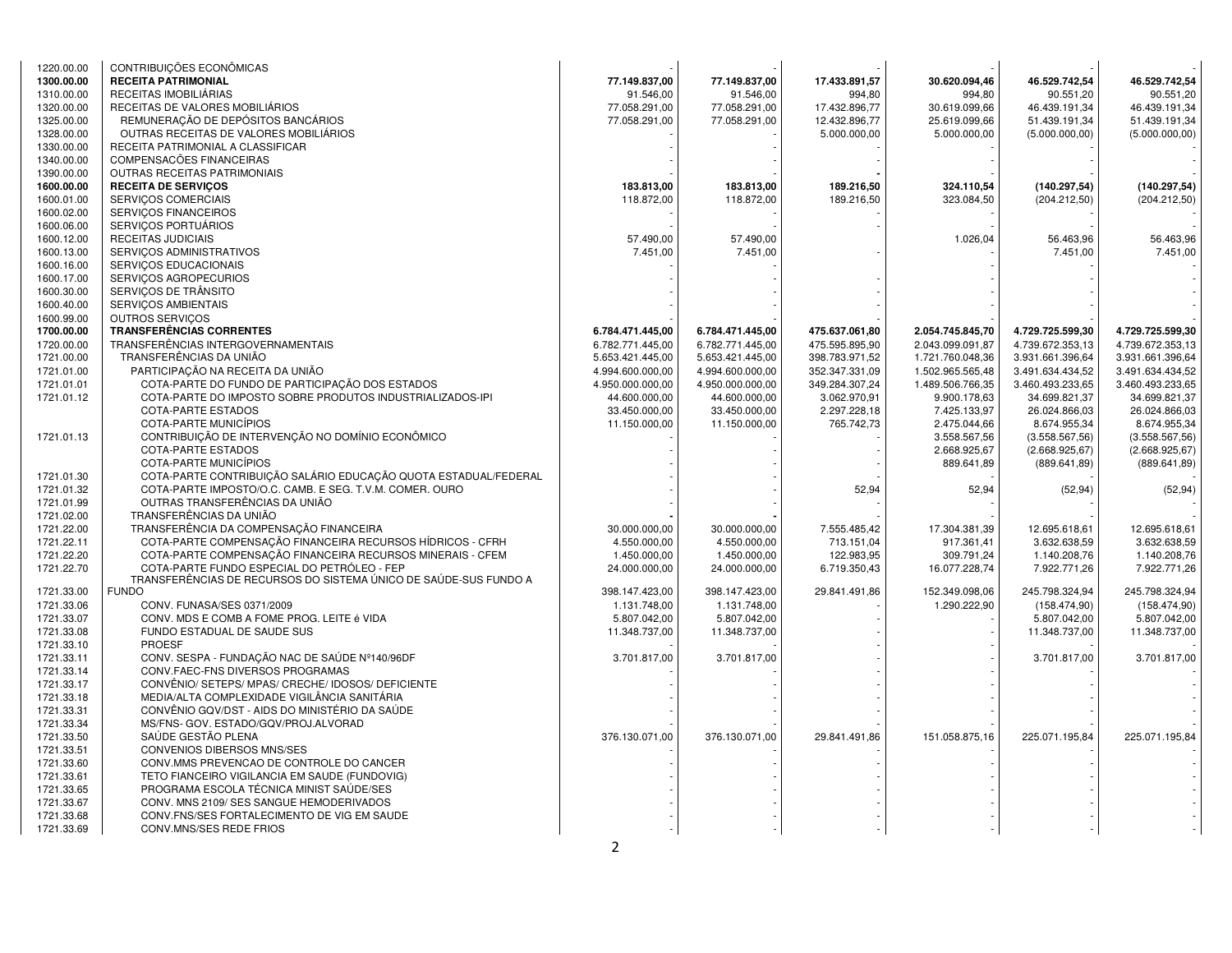| 1721.33.71 | CONV.426 MNS/SES EPIDEMIOLOGIA                                                                                                |                  |                  |               |                |                 |                 |
|------------|-------------------------------------------------------------------------------------------------------------------------------|------------------|------------------|---------------|----------------|-----------------|-----------------|
| 1721.33.72 | CONV 1513 MNS/ SES ATENÇÃO A SAÚDE DA MULHER                                                                                  |                  |                  |               |                |                 |                 |
| 1721.33.73 | CONV.MNS 3366/SES FORT.SUS ESTUDOS E PESQUISA                                                                                 |                  |                  |               |                |                 |                 |
| 1721.33.74 | CONV. 3107 MS/ SES A TENÇÃO A SAÚDE DO IDOSO                                                                                  |                  |                  |               |                |                 |                 |
| 1721.33.75 | CONV.MNS 1438 FORTALECIMENTO DOS CONSELHOS                                                                                    |                  |                  |               |                |                 |                 |
| 1721.33.76 | CONV. 2468 MS/ SES PROGR. DE ODONTOLOGIA ESCOLAR                                                                              |                  |                  |               |                |                 |                 |
| 1721.33.77 | CONV. 3107/04 FNS/ SES/ ATENCÃO SAÚDE DO HOMEM                                                                                |                  |                  |               |                |                 |                 |
| 1721.33.78 | CONV.FNS/SES/ATENCAO SAUDE SIST.PENITENCIARIO                                                                                 | 28.008,00        | 28.008,00        |               |                | 28.008,00       | 28.008,00       |
| 1721.33.81 | PROGRAMA DAS ACOES ALIMENTACAO E NUTRICAO/SUS                                                                                 |                  |                  |               |                |                 |                 |
| 1721.33.99 | OUTRAS TRANSFERÊNCIAS DO SUS                                                                                                  |                  |                  |               |                |                 |                 |
| 1721.35.00 | TRANSFERÊNCIAS DE REC. DO FUNDO NACIONAL DO DESENV. EDUCAÇÃO - FNDE                                                           | 72.047.792,00    | 72.047.792,00    | 8.212.277,93  | 11.432.895,80  | 60.614.896,20   | 60.614.896,20   |
| 1721.35.01 | TRANSFERÊNCIA DO SALÁRIO EDUCAÇÃO                                                                                             | 21.170.000.00    | 21.170.000,00    | 2.554.353,06  | 5.774.970,93   | 15.395.029,07   | 15.395.029,07   |
| 1721.35.03 | TRANSF. FNDE/ PNAE                                                                                                            |                  |                  |               |                |                 |                 |
| 1721.35.04 | PROGR. DE INTEG. DA EDUC. PROF. PROEJA                                                                                        |                  |                  |               |                |                 |                 |
| 1721.35.05 | CONVÊNIO UEMA CAPES - DEMANDA                                                                                                 |                  |                  |               |                |                 |                 |
| 1721.35.06 | <b>MERENDA ESCOLAR</b>                                                                                                        | 39.763.542,00    | 39.763.542,00    | 2.555.978.80  | 2.555.978,80   | 37.207.563,20   | 37.207.563,20   |
| 1721.35.07 | CONVÊNIO FNDE/SEC. DE EDUCAÇÃO                                                                                                | 10.585.000,00    | 10.585.000,00    | 101.946.07    | 101.946,07     | 10.483.053,93   | 10.483.053,93   |
| 1721.35.08 | CONVÊNIO INEP/ME/CENSO EDUCACIONAL/SEC. EDUCAÇÃO                                                                              | 529.250,00       | 529.250,00       |               |                | 529.250,00      | 529.250,00      |
| 1721.35.99 | OUTRAS TRANSF. DO FNDE                                                                                                        |                  |                  | 3.000.000,00  | 3.000.000,00   | (3.000.000, 00) | (3.000.000, 00) |
| 1721.36.00 | TRANSFERÊNCIA FINANCEIRA DO ICMS DESONERAÇÃO                                                                                  | 24.500.000,00    | 24.500.000,00    |               | 4.092.075,00   | 20.407.925,00   | 20.407.925,00   |
| 1721.99.00 | OUTRAS TRANSFERÊNCIAS DA UNIÃO                                                                                                | 134.126.230,00   | 134.126.230,00   | 827.385,22    | 33.616.032,63  | 100.510.197,37  | 100.510.197,37  |
| 1724.00.00 | TRANSFERÊNCIAS MULTIGOVERNAMENTAIS                                                                                            | 1.129.350.000,00 | 1.129.350.000,00 | 76.811.924,38 | 321.339.043,51 | 808.010.956,49  | 808.010.956,49  |
|            | TRANSF. DE REC. DO FUNDO DE MANUTENÇÃO E DE SENV. DA EDUCAÇÃO BÁSICA                                                          |                  |                  |               |                |                 |                 |
| 1724.01.00 | E DE VALORIZ. DOS PROFISSIONAIS DA EDUCAÇÃO - FUNDEB<br>TRANSF. DE REC. DA COMPLEM. DA UNIÃO AO FUNDO DE MANUTENÇÃO E DESENV. | 570.523.219,00   | 570.523.219,00   | 43.112.374,55 | 157.834.079,82 | 412.689.139,18  | 412.689.139,18  |
|            | DA EDUCAÇÃO BÁSICA E DE VALORIZAÇÃO DOS PROFISSIONAIS DAEDUCAÇÃO -                                                            |                  |                  |               |                |                 |                 |
| 1724.02.00 | <b>FUNDEB</b>                                                                                                                 | 558.826.781,00   | 558.826.781,00   | 33.699.549,83 | 163.504.963,69 | 395.321.817,31  | 395.321.817,31  |
| 1730.00.00 | TRANSFERÊNCIAS DE INSTITUIÇÕES PRIVADAS                                                                                       | 1.700.000,00     | 1.700.000,00     | 41.165,90     | 11.646.753,83  | (9.946.753, 83) | (9.946.753, 83) |
| 1750.00.00 | <b>TRANSFERÊNCIAS DE PESSOAS</b>                                                                                              |                  |                  |               |                |                 |                 |
| 1760.00.00 | TRANSFERENCIAS DE CONVENIOS                                                                                                   |                  |                  |               |                |                 |                 |
| 1900.00.00 | <b>OUTRAS RECEITAS CORRENTES</b>                                                                                              | 173.943.402,00   | 173.943.402,00   | 11.298.331,11 | 32.421.072,50  | 141.522.329,50  | 141.522.329,50  |
| 1910.00.00 | MULTAS E JUROS DE MORA                                                                                                        | 36.027.680,00    | 36.027.680,00    | 4.032.498,50  | 8.348.817,11   | 27.678.862,89   | 27.678.862,89   |
| 1911.00.00 | MULTAS E JUROS DE MORA/TRIBUTOS                                                                                               | 36.027.680.00    | 36.027.680.00    | 4.032.498,50  | 8.348.817,11   | 27.678.862.89   | 27.678.862.89   |
| 1911.10.00 | MULTAS E JUROS DE MORA DO ICMS                                                                                                | 17.472.185,00    | 17.472.185,00    | 2.205.348,70  | 4.318.802,85   | 13.153.382,15   | 13.153.382,15   |
| 1911.12.00 | MULTAS E JUROS MORA DIV. ATIVA                                                                                                | 1.627.017,00     | 1.627.017,00     | 269.674,85    | 610.809,84     | 1.016.207,16    | 1.016.207,16    |
| 1911.14.00 | MULTAS E JUROS DE MORADO FUMACOP                                                                                              | 7.276,00         | 7.276,00         | 1.290,38      | 2.960,59       | 4.315,41        | 4.315,41        |
| 1911.16.00 | MULTAS E JUROS DE MORA DO IPVA                                                                                                | 310.348,00       | 310.348,00       | 35.412,84     | 68.104,77      | 242.243,23      | 242.243,23      |
| 1911.17.00 | <b>INDENIZAÇÕES</b>                                                                                                           |                  |                  |               |                |                 |                 |
| 1911.18.00 | <b>RESTITUIÇÕES</b>                                                                                                           |                  |                  |               |                |                 |                 |
| 1911.19.00 | MULTAS DE TRNSITO                                                                                                             |                  |                  |               |                |                 |                 |
| 1911.24.00 | MULTAS E JUROS DE MORA DO ICMS - MUNICÍPIO                                                                                    | 5.867.294,00     | 5.867.294,00     | 330.788,72    | 594.543,12     | 5.272.750,88    | 5.272.750,88    |
| 1911.25.00 | MULTAS E JUROS DE MORA DO IPVA - MUNICÍPIO                                                                                    | 324.244,00       | 324.244,00       | 34.328,44     | 63.103,43      | 261.140,57      | 261.140,57      |
| 1911.26.00 | MULTAS E JUROS DE MORA DIV. ATIVA - MUNICÍPIO                                                                                 | 425.451.00       | 425.451,00       | 59.224,23     | 131.366,23     | 294.084.77      | 294.084,77      |
| 1911.99.00 | MULTAS E JUROS DEMORA - OUTROS TRIBUTOS                                                                                       | 9.993.865,00     | 9.993.865,00     | 1.096.430,34  | 2.559.126,28   | 7.434.738,72    | 7.434.738,72    |
| 1919.00.00 | MULTAS E JUROS DE MORA DE OUTRAS RECEITAS                                                                                     |                  |                  |               |                |                 |                 |
| 1919.15.00 | <b>MULTAS DIVERSAS</b>                                                                                                        |                  |                  |               |                |                 |                 |
| 1919.16.00 | MULTAS DE TRÂNSITO                                                                                                            |                  |                  |               |                |                 |                 |
| 1920.00.00 | INDENIZAÇÕES E RESTITUIÇÕES                                                                                                   | 48.344.272,00    | 48.344.272,00    | 2.226.711,56  | 13.019.951,36  | 35.324.320,64   | 35.324.320,64   |
| 1921.00.00 | <b>INDENIZACÕES</b>                                                                                                           | 48.344.272,00    | 48.344.272,00    | 2.226.711,56  | 13.019.951,36  | 35.324.320,64   | 35.324.320,64   |
| 1921.01.00 | COMPENSAÇÃO FINANCEIRA P/ OUTROS RECURSOS HÍDRICOS                                                                            | 15.126,00        | 15.126,00        | 489,36        | 11.779,77      | 3.346,23        | 3.346,23        |
| 1921.03.00 | COMPENSAÇÃO FINANCEIRA ÓLEO BRUTO                                                                                             |                  |                  |               |                |                 |                 |
| 1921.09.00 | OUTRAS INDENIZAÇÕES E RESTITUIÇÕES                                                                                            | 47.276.742,00    | 47.276.742,00    | 2.210.826,95  | 12.884.645,88  | 34.392.096,12   | 34.392.096,12   |
| 1921.99.00 | OUTRAS INDENIZAÇÕES                                                                                                           | 1.052.404,00     | 1.052.404,00     | 15.395,25     | 123.525,71     | 928.878,29      | 928.878,29      |
| 1922.00.00 | <b>RESTITUICÕES</b>                                                                                                           |                  |                  |               |                |                 |                 |
| 1922.10.00 | COMPENSAÇÃO PREVIDENCIÁRIA                                                                                                    |                  |                  |               |                |                 |                 |
| 1922.99.00 | <b>OUTRAS RESTITUICÕES</b>                                                                                                    |                  |                  |               |                |                 |                 |
| 1930.00.00 | RECEITA DA DÍVIDA ATIVA                                                                                                       | 13.754.649,00    | 13.754.649,00    | 458.511,53    | 1.199.229,00   | 12.555.420,00   | 12.555.420,00   |
| 1931.00.00 | RECEITA DA DÍVIDA ATIVA TRIBUTÁRIA                                                                                            | 12.067.269,00    | 12.067.269,00    | 346.352,96    | 912.533,07     | 11.154.735,93   | 11.154.735,93   |
| 1931.10.00 | RECEITA DA DÍVIDA ATIVA TRIBUTARIA                                                                                            |                  |                  |               |                |                 |                 |